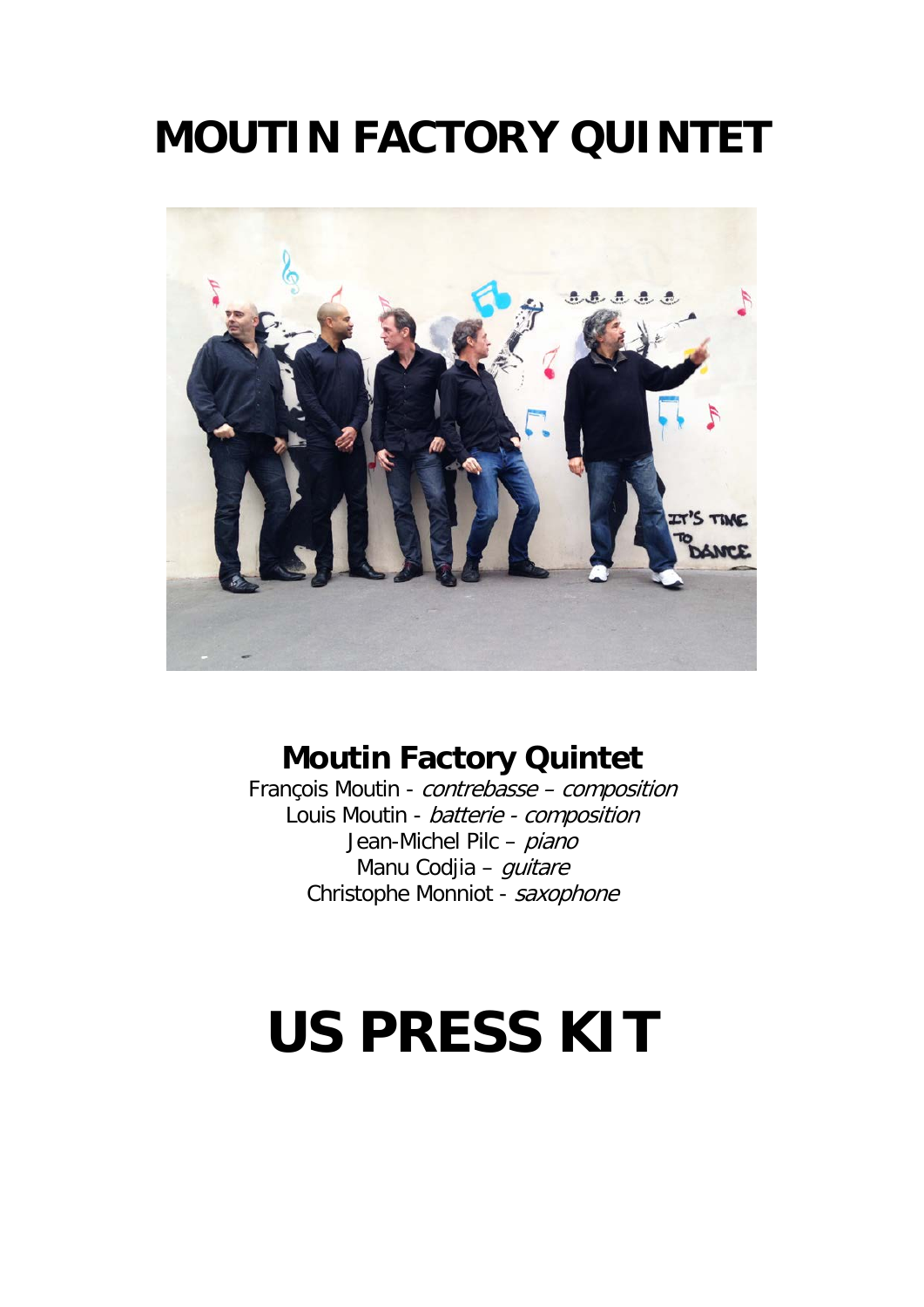### **LOUIS MOUTIN AND FRANCOIS MOUTIN US PRESS QUOTES**

*"… this new ensemble - the Moutin Factory Quintet – manages to sound ageless and sublimely vital.* 

**Scott Albin – JazzTimes – February 2014** 

*"If the Moutin Factory Quintet had played with any more enthusiasm, Friday night at the Green Mill Jazz Club, the pillar holding up the ceiling might not still be standing. But we're not talking about mere volume."*  **Howard Reich – Chicago Tribune – June 2014** 

*"… the pairing of the Moutins: It's difficult to imagine an unrewarding group with these two underneath. They're so good together, in fact, that they don't need anyone else.*  **Brad Farberman – JazzTimes – May 2014** 

*" the Parisian powerhouse of brothers Francois and Louis Moutin's group has quickly established itself as one of the most creative new bands of the decade"*  **Jennifer Odell – Downbeat – November 2010** 

*"Over a few short years and a handful of albums, the Moutin Reunion Quartet have established themselves as one of the best working bands in Jazz history."*  **Michael G. Nastos - All Music Guide - April 2010** 

*"The vibrant Moutin Reunion Quartet has delivered fiery album after fiery album since its 2002 debuts and continues on an upward trajectory"*  **John Kelmann - All About Jazz - March 2010** 

*"Francois Moutin is one of the giants of Jazz European Division."*  **Michael J. West - Washington City Paper - April 2010** 

*"Louis Moutin, with his hunchback drumming style and limitless chops, is a spectacular rhythm machine and should be heralded as the second coming of Elvin Jones."*  **Michael G. Nastos - All Music Guide - April 2010** 

*"Perhaps most striking and innovative about this group are the roles of the brothers…"*  **Carolyn Heneghan - Where Y'at - May 2010** 

*"Together the CD and DVD of* Sharp Turns *find the Moutin Reunion Quartet at the top of its game, a group where everyone stands out without ever sacrificing its all-important group sound".* 

**John Kelmann - All About Jazz –Jan 2008**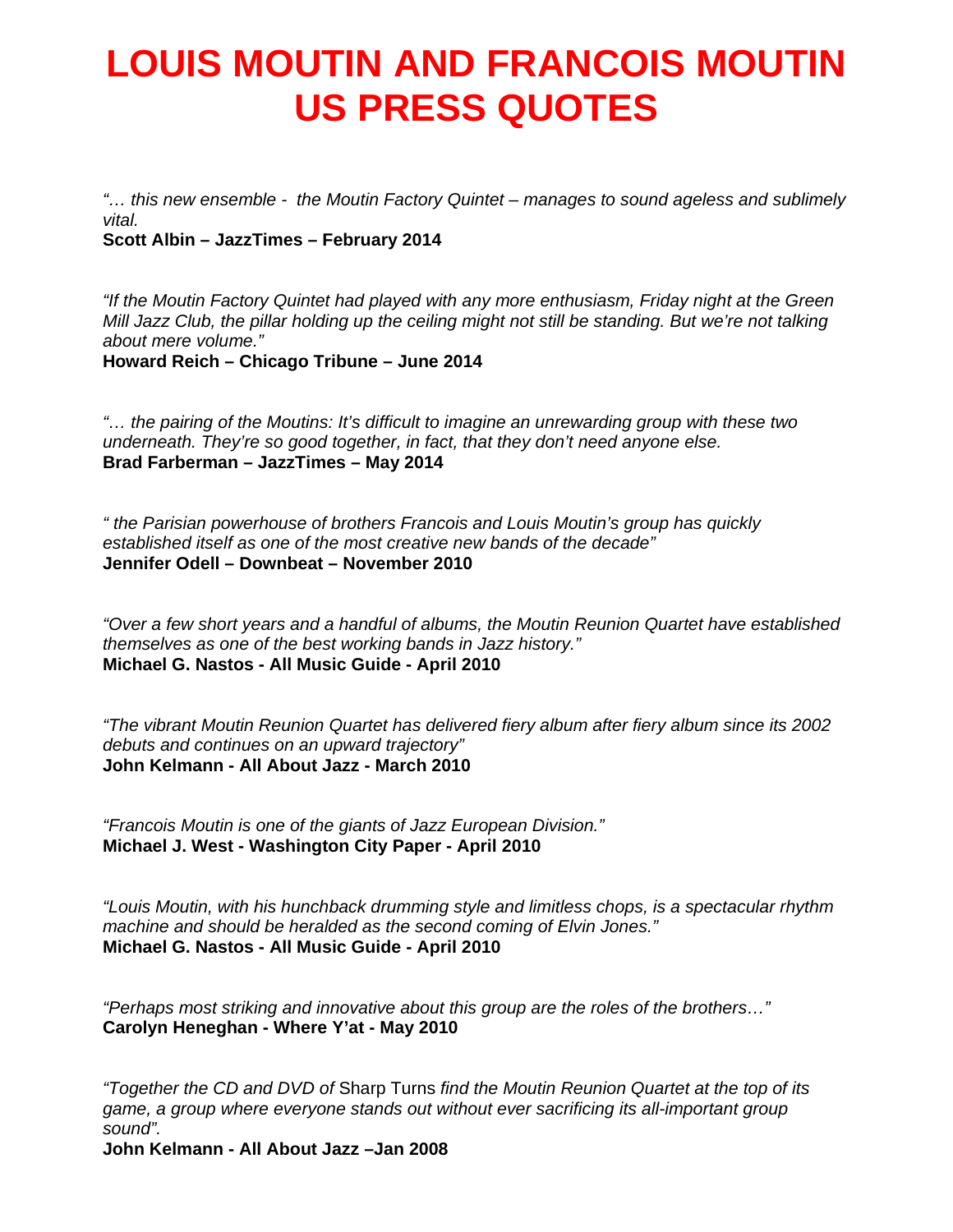*"The Moutin Reunion Quartet has so much to offer, and is definitely worth seeing live."*  **George Harris - All About Jazz LA - Dec 2007**

*"François and Louis Moutin play with infinite nuance in subtle modern jazz collective in this new*  Sharp Turns *CD and accompanying DVD (…) a message of touch, a message of love."*  **Dick Crockett – Bop n' Dicks – Dec 2007**

*"this powerful group should always be on everyone's priority list when they are in town"* **Gilles Laheurte – JazzImprov**

*"the constant feeling of musical togetherness, of players deeply in touch with each others, brought everything vividly to life (…) at 44, they have transformed their brotherly into an extraordinary and admirable creative partnership".* **Don Heckmann - LA Times.**

*"It would be hard to find two musicians more in sync than the twins"* **Ted Panken - Downbeat**

*"The intensely powerful quartet played with the kind of total engagement that grabbed the audience from the first note (…) this will undoubtedly be one of those shows that everybody's raving about long after the festival has ended"* **John Kelman – AAJ**

*"Rarely have I heard and seen a group whose performance was so absolutely exhilarating as the latest incarnation of the Moutin Reunion Quartet"* **Ed Trefzger – Jazzweek**

*"The group consistently shows instrumental confidence (François' bass prowess is a marvel in itself)* and a unified approach rare even among groups with all its members residing in the same *postal code…"*

**Ashley Kahn – Jazz Times** 

*"Many things—besides the exciting, inventive way they combine straight ahead and a sort of "neo-fusion'' jazz — make the Moutin Reunion Quartet a distinctive ensemble (…) Their music is high-energy, free-wheeling, yet also lyrical, and terrifically interactive".* **Bob Protzman – Erie Times News**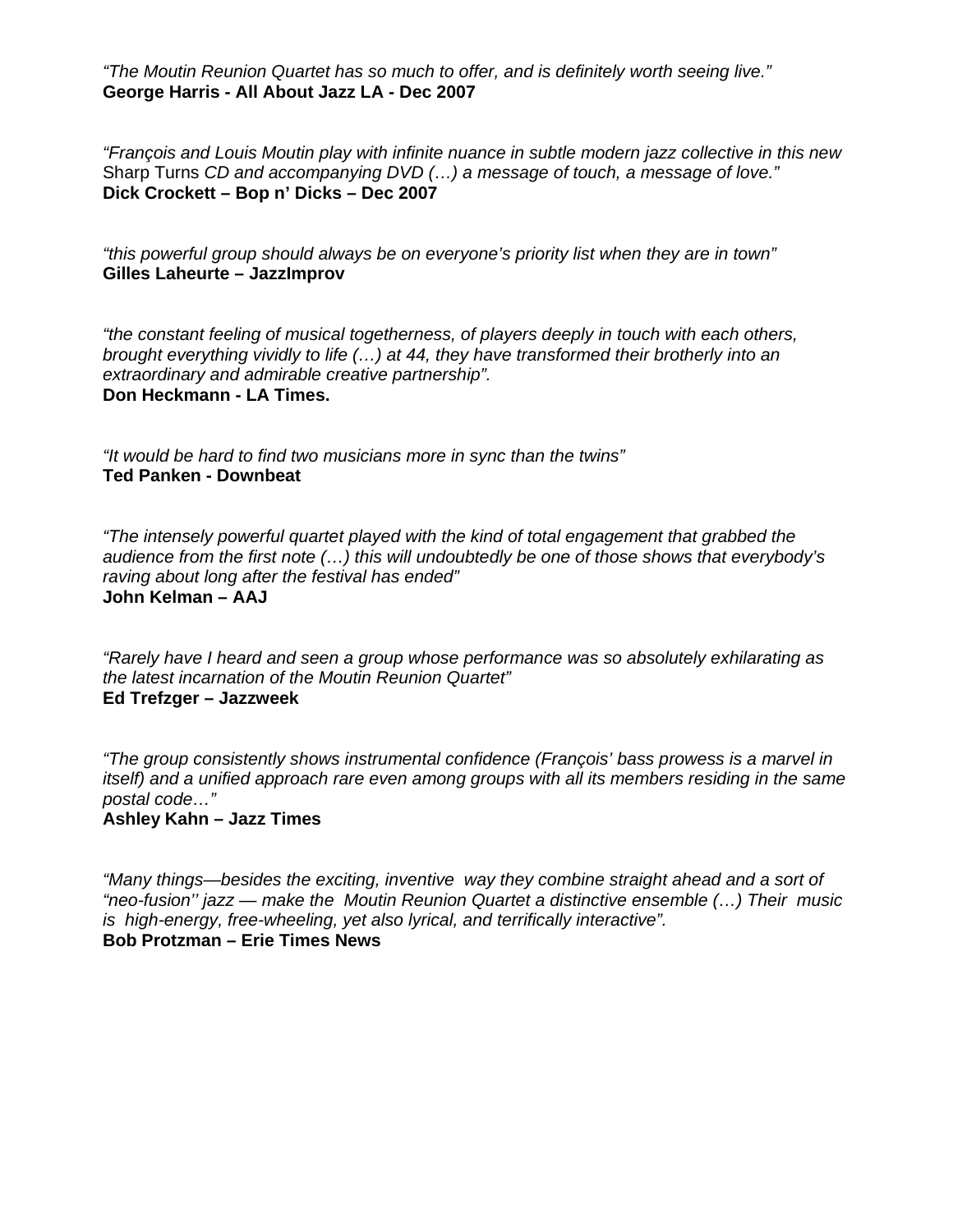

### **Moutin Factory Quintet** Deep **BLUJAZZ** \*\*\*\*

Twin brothers François and Louis Moutin are the pulsing heart of The Moutin Factory, a lithe post-bop quintet whose new album, Deep, welds soaring optimism to harmonic nuance and rhythmic daring.



From its tempestuous opening, "Love Stream," to its probing closer, "In The Name Of Love," the disc is full of tracks that are never far from the point of sublimation. The spark is obvious on tunes like "Hell's Kitchen," which bustles with the energy of the titular Manhattan neighborhood, and "Shift," with its hive-like frenzy. But there's also a palpable energy to slower songs like "Hope Street" and especially "In The Name," which, after a soulful unaccompanied bass solo, derives its fuel from the piercing tone of Manu Codjia's guitar.

Saxophonist Christophe Monniot and pianist Jean-Michel Pilc contribute dynamic solo voices throughout, but the most impressive element of this album is the band's ability to cohere so tightly as they hurdle through space. For pure fun, check out the bass feature "Fat's Medley," a reverently tongue-in-cheek homage to Mr. Waller that accelerates to light-speed. —Brian Zimmerman

Deep: Love Stream; Hope Street; Fat's Medley; Exploded View; A Soothing Thrill; Hell's Kitchen; Shift; Bliss; In The Name Of Love. (63:50)

**Personnel:** François Moutin, bass; Louis Moutin, drums; Manu Codjia, guitar; Jean-Michel Pilc, piano; Christophe Monniot, saxophones.

**Ordering info: blujazz.com**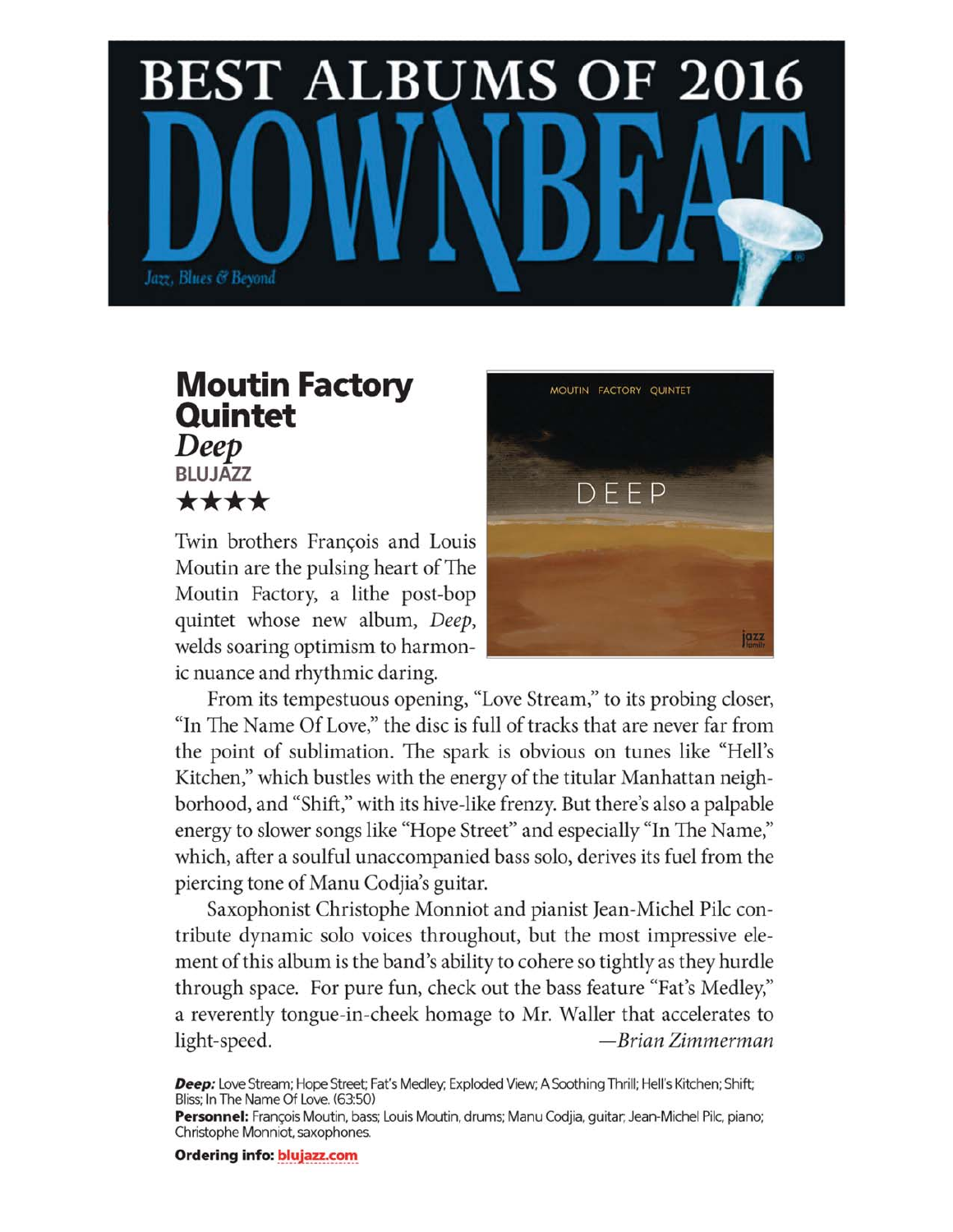# all-about-jazz

# **Moutin Factory Quintet: Deep**



#### By **DAN BILAWSKY** January 5, 2017 Sign in to view read count



Deep. So very, very, deep. Rarely does a single four-letter word so eloquently and accurately capture the spirit of an album. Everything from the grooves to the compositions to the thought content embedded in each musician's statements can be summed up by that simple-yet-complex title.

The Moutin brothers—bassist Francois and drummer Louis—formed the Moutin Factory Quintet back in 2013, expanding on their already established musical ties while giving further credence to the notion that twins share a special bond and language. The band's debut—*Lucky People* (Plus Loin, 2013)—was engaging, full of strong work and showing great potential; *Deep* is that potential fulfilled. Everything is in its right place here. Sparks fly and instruments alternately sting and sigh, as swift action figures into this exquisitely-shaped work of thinking men without ever overextending its influence.

The pieces that tend to carry the day in this set are not the most driven. Instead, it's "Love Stream," "A Soothing Thrill," and "In The Name Of Love"—songs that play light against darkness, creating audible shadow worlds in the process—that remain fixed in the brain. Playful presentations like "Fat's Medley," driven numbers like "Shift," and toothier offerings like "Exploded View," "Hell's Kitchen," and "Bliss" provide welcome thrills—Manu Codjia's searing guitar work, band newcomer Jean-Michel Pilc's filtering of his signature wry intelligence through the piano, saxophonist Christophe Monniot's flights above the fray, tight and pressurized grooves crafted by the co-leaders—but the more reflective fare outdoes those performances through expressions of the heart that run incredibly wide and astonishingly...deep. There's that word again, permanently orbiting this powerful music. You simply can't escape it here.

Track Listing: Love Stream; Hope Street; Fat's Medley; Exploded View; A Soothing Thrill; Hell's Kitchen; Shift; Bliss; In The Name Of Love. Personnel: Francois Moutin: acoustic bass; Louis Moutin: drums; Jean-Michel Pilc: piano; Manu Codjia: guitar; Christophe Monniot: alto saxophone, sopranino saxophone: Thierry Peals: vocals (1); Axelle Du Rouret: vocals (1).

Year Released: 2016 | Record Label: Blujazz Productions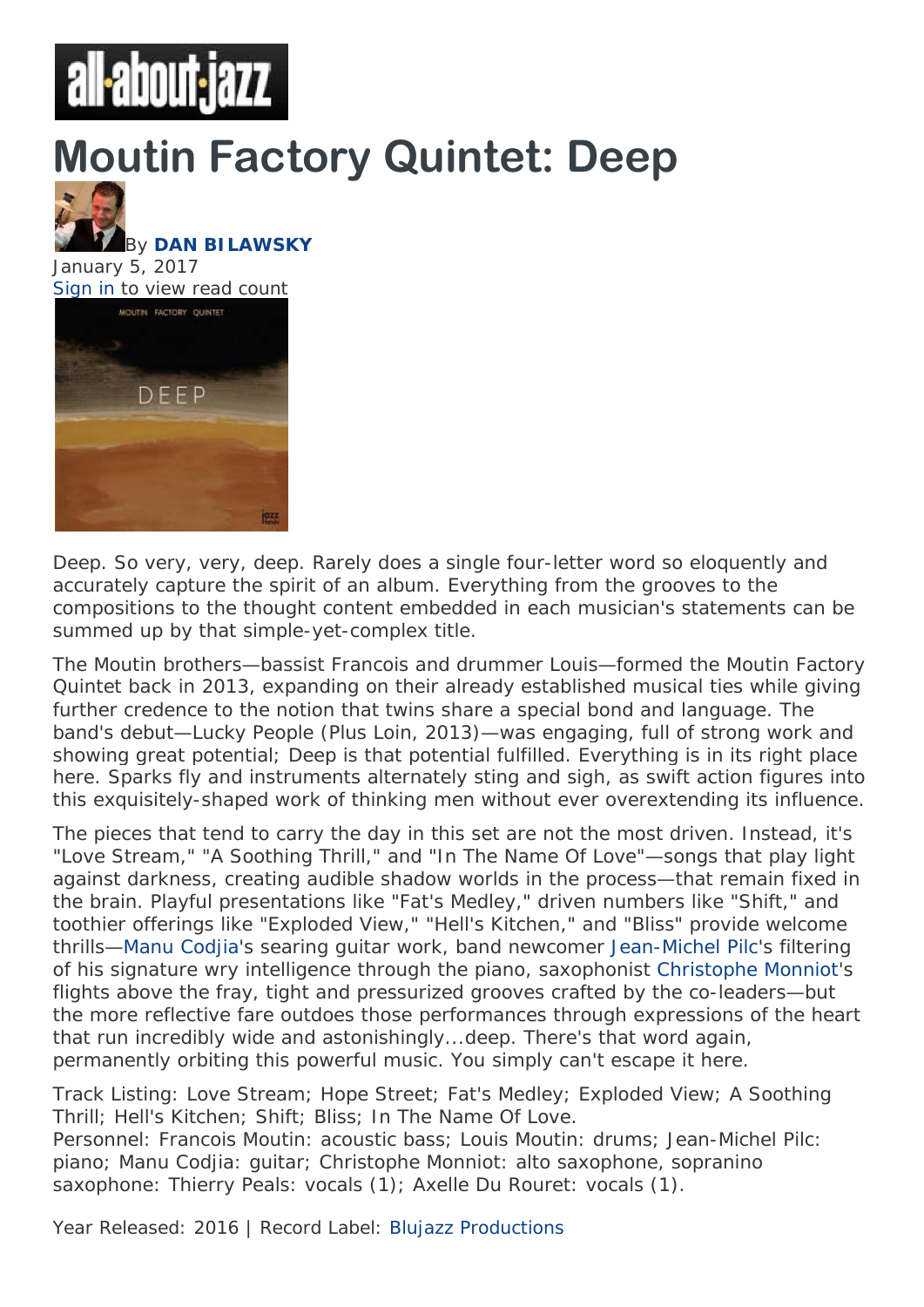Jazz Reviews: Lucky PeopleMoutin Factory Quintet - By Brad Farberhttan/hazbatane atticles/129500-lucky-people-moutin-factory-quintet





 $06/02/14$ 

# **Moutin Factory Quintet Lucky People Plus Loin**

#### **By Brad Farberman**

Lucky People, the roughly elegant first album from Moutin Factory Quintet, makes a number of good choices. In several places, for instance, the French band—alto and sopranino saxophonist Christophe Monniot, guitarist Emmanuel Codjia, pianist Thomas Enhco and co-leaders/twin brothers François Moutin (acoustic bass) and Louis Moutin (drums) -borrows from rock music. That's a wise decision; jazz sounds great when it's heavy. The title track, by Louis, has a section that's big and wild, with squiggly saxophone, abrasive guitar and bashing drums. "Relativity," by François—save for a medley of Ornette Coleman tunes, all of the pieces here are by the bros—opens with free sax and features dark, gloomy riffing. And "Conflict," as its name suggests, flaunts aggression.

Another nice choice is the pairing of the Moutins: It's difficult to imagine an unrewarding group with these two underneath. They're so good together, in fact, that they don't need anyone else. The aforementioned Ornette medley is performed by the brothers alone, and it's a fun, frisky way to break up the album. It's also one of the album's highlights.

Louis' decisions are to be applauded too. His bold, swaggering funk groove during the last 30 seconds of "Dragonfly," and the depth of his pocket at 5:35 in "Relativity," are a couple of examples.

One final good decision: Allowing Codjia to come up with a solo guitar intro to "You'll Be Fine." It's ethereal, sad, soothing and more about skill than luck.

Originally published in May 2014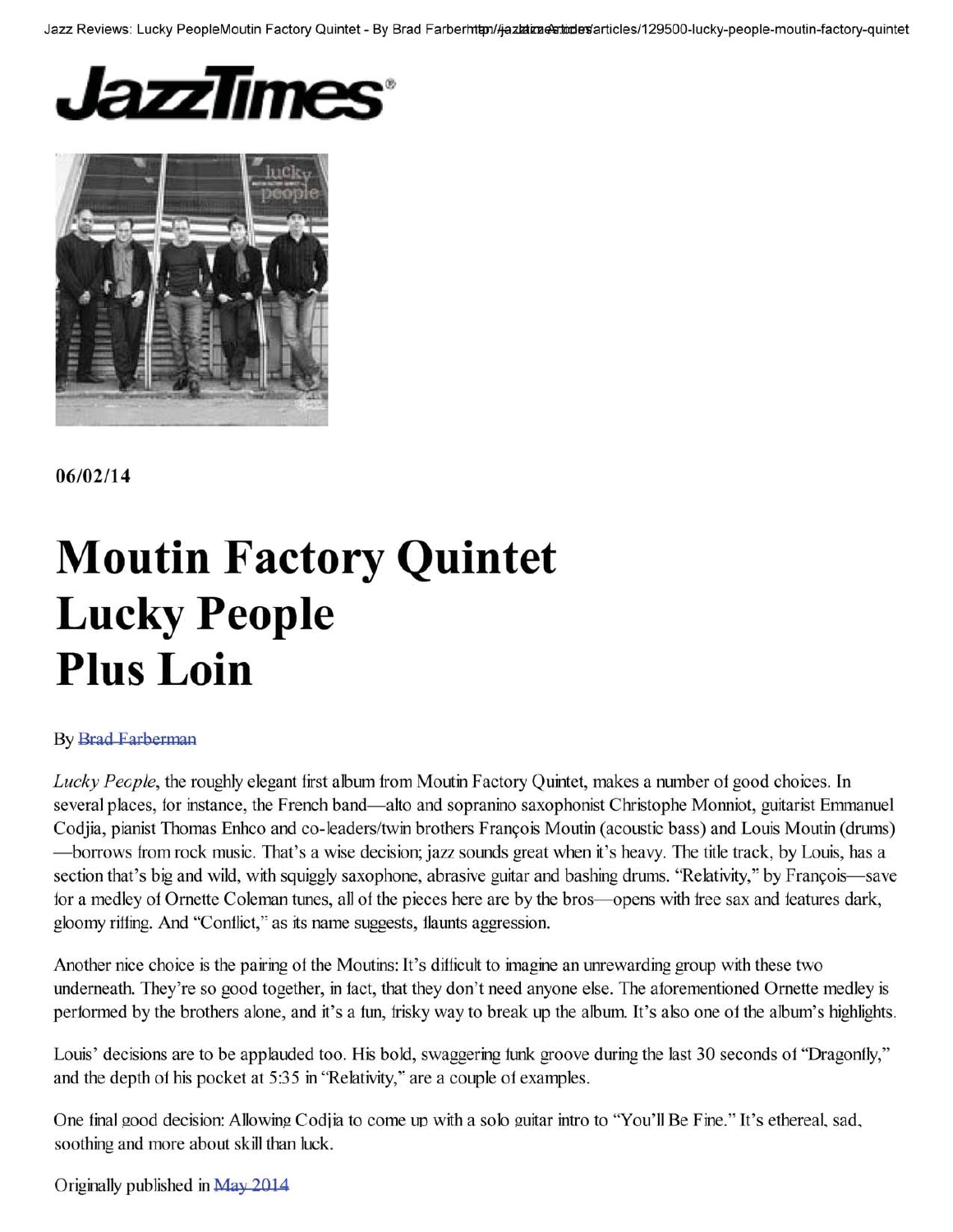### Chicago Tribune **A&E COLUMNS**

### **Concert review: Moutin Factory Quintet at the Green Mill**

#### **Howard Reich**

9:51 a.m. CDT, June 21, 2014

If the Moutin Factory Quintet had played with any more enthusiasm Friday night at the Green Mill Jazz Club, the pillar holding up the ceiling might not still be standing.

But we're not talking about mere volume. The band's first set opened big and ended with a vast, cathartic outpouring on a grand scale. In between, a lone ballad gave listeners - and musicians - a rare moment in which to take a breath.

This is the newest venture of Francois and Louis Moutin, French twin brothers best known for the Moutin Reunion Quartet, which has played periodically in Chicago over the years. The Green Mill opener showed not only the strength of the new enterprise but its considerable potential.

As always, the brothers Moutin stood at the core of the venture, their locked-in approach to rhythm surely owing as much to skill as to genetics. Either way, they built backbeats in unison, sharing a rock-solid pulse as well as a ferocious sense of forward motion.

But that was just the spine of a quintet bolstered by Manu Codjia's wide-open guitar solos, Christophe Monniot's incantatory lines on saxophone and Jean-Michel Pilc's harmonically advanced pianism (Pilc was sitting in for pianist Thomas Enhco). At times, these five musicians suggested a much larger ensemble, as well as a cohesive unit pushing forward with a single purpose.

The quintet's intentions became clear from the opening salvos of the first set, drummer Louis Moutin's "Lucky People," the title track from the band's new album. Here was music-making on an epic scale, alto saxophonist Monniot sending off whirring runs and exclamatory high notes while drummer Moutin set off eruptions behind him. Add to this Pilc's ultra-sophisticated chords and Codjia's blues-tinged guitar solos, and you had a neat summation of what this quintet is all about.

The musicians stretched out further in drummer Moutin's

"Dragonfly," an expansive percussion solo followed by a hyper-virtuosic bass cadenza from Francois Moutin. Saxophonist Monniot entered the fray playing sopranino, the melodic fervor of his statements giving the music much-needed focus, with Pilc providing skittering lines on piano. From this point forth, "Dragonfly" featured various combinations of players in extended passages of nearly free-form improvisation. The result was structurally lopsided but thrilling to behold.

When the Moutin Factory Quintet finally turned down the dial, in Francois Moutin's ballad "Forgiveness," listeners could fully savor the work of Pilc, one of the most comprehensively accomplished pianists in jazz today. His dreamy opening solo conveyed a storytelling quality, a significant achievement considering that on this evening he was ogling scores that the rest of the band already knew quite well.

The tour de force came last, with an immense, far-reaching version of "You'll Be Fine," also from the "Lucky People" album. Each musician took a turn leading the charge, with Monniot double-dipping on alto and sopranino, pianist Pilc hinting at his digital prowess and Codjia producing soaring, airborne lines. When everyone came together for the grand finale, they sounded as if they could have gone on for hours, swelling from one ecstatic climax to the next and the next and the next.

The Moutin Factory Quintet plays at 8 p.m. Saturday at the Green Mill Jazz Club, 4802 N. Broadway; \$15; 773-878-5552 or greenmilljazz.com.



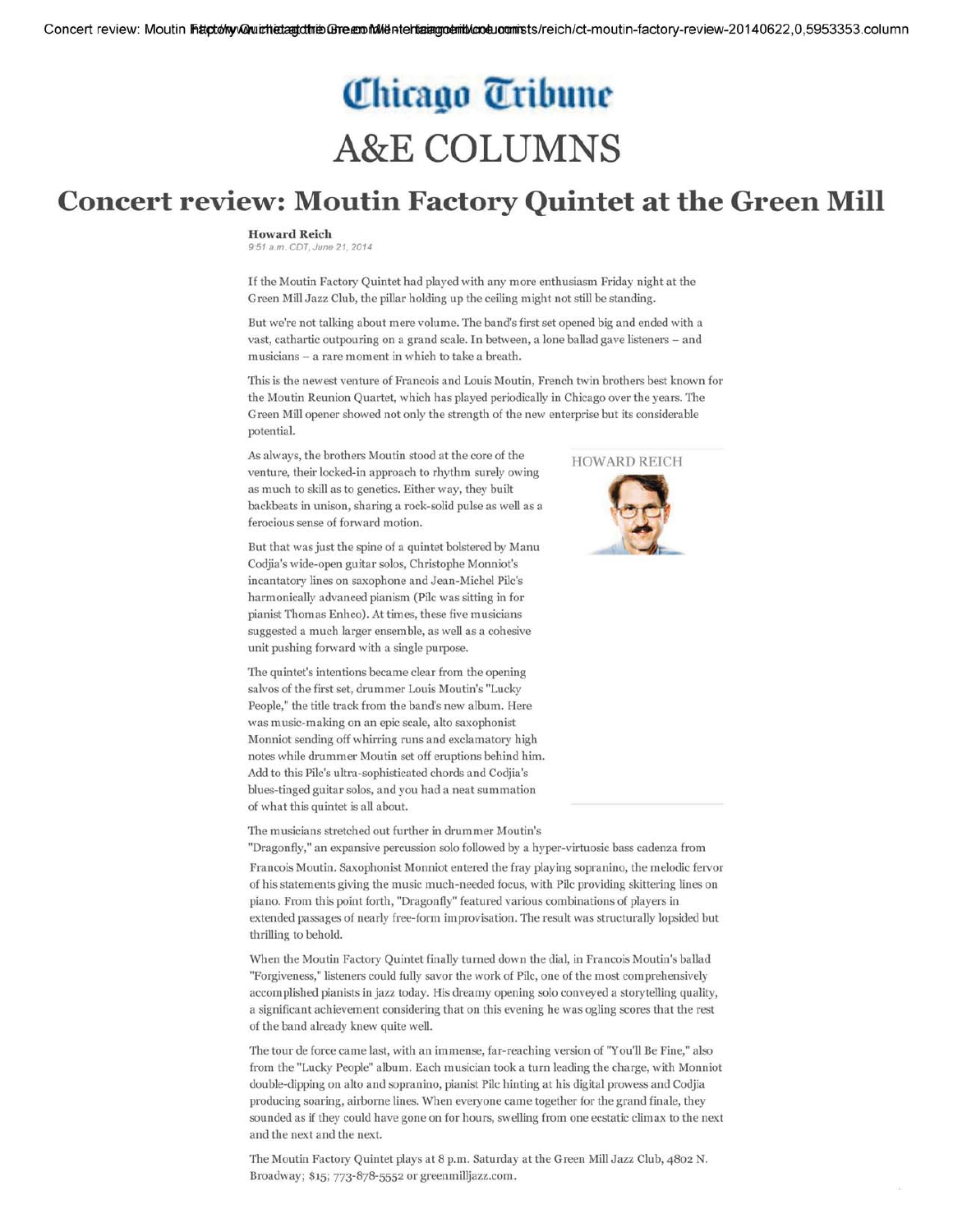



 $02/11/14$ 

### **Lucky People-- Moutin Factory Quintet**

The twin Moutin Brothers, Francois and Louis, have made their marks over the years as co-leaders of the Moutin Reunion Quartet, and as much-in-demand sideman due to the mastery of their respective instruments, bass and drums. After five well-received recordings by the Quartet featuring Rick Margitza and Pierre de Bethmann, the Moutins now reveal their new project, the Moutin Factory Ouintet, with saxophonist Christophe Monniot, guitarist Emmanuel Codiia, and pianist Thomas Enhco. One element remains unchanged, and that is the personality of the Moutins' music-unfettered stylistically, provocatively arranged, and laden with zestful improvisations and interaction. Through six originals from Paris-based Louis and three from New York resident Francois, plus an Ornette Coleman melody, this new ensemble manages to sound ageless and sublimely vital.

Monniot and Codjia play the soothing theme of the opening "Lucky People" with an almost contemporary jazz feel, but the piece then departs temporarily and dramatically from that mode with post bop inflections from alto and guitar. The solos from Francois and Codjia that follow are in keeping with the theme's uplitting lyricism, while Monniot's edgy, more unbridled out chorus again offers a refreshing contrast. Francois' soulful bass solo prefaces the jazz fusion strain of "Dragonfly," with the Moutins providing a vigorous undercurrent. Enhco's endeavor possesses a Herbie Hancock-like flow and curiosity, and Codjia wails infectiously in Metheny-Rosenwinkel territory. Monniot's sopranino solo not only displays great technical command but also lucidly communicates. Francois' bass sets the tone for the reflective "Soul," as unturled by Monniot's soprano. Enhco's improv evokes Keith Jarrett's sense of wonderment, and Francois' take is strongly emotional. Monniot wraps up the solos with beseeching outcries, supported by Codjia's pealing chords and Louis' forceful accentuations. "Ornette's Medley" begins with Francois' winning bass recital of "Ramblin'," backed only by brother Louis. After their individual solos on that tune, the duo take on "Blues Connotation" with equal gusto and creativity.

The free-form intro by Monniot to "Relativity" is soon replaced by an urgently arresting theme enhanced by pounding bass and slashing drums. Monniot's alto solo retains much of the energy of his opening, but with much more substance and purpose. Enhco's spot scampers and prods animatedly, and Codjia's boisterous statement is a study in the efficacious use of distortion and fuzz tones. The driving out chorus takes delightfully surprising turns somewhere between rock and swing sensibilities. Codjia and Francois take on the thrustful melody of "Forgiveness" in unison, and Monniot's alto then engages in hearty conversation with the bassist, who delivers the first agile, thematically focused solo. The guitarist succeeds him with an inviting, damped down ringing timbre, before a reprise that only leads to Enhco's exploration, replete with sustained, flavorful phrasings, that ultimately unfolds as the track's concluding pronouncement. "A Busy Day" contains a robust, declarative theme, again buoyed by bassist Moutin's imposing lines, and with a repeating, modified motif that recalls Hancock's "Survival of the Fittest." Francois' solo is a prime example of his technical skill merging with depth of feeling. Codita responds with a flight highlighted by intricately spun runs and attractive tonal variations, and Enhco in turn impresses with the sprightly ebb and flow of his improv. For "Moving On," Francois' bass and Codjia's guitar each develop parts of the sweet-tempered melody. Next comes an endless and seamless procession of brief rotating solos from all concerned, providing an appealingly different and compelling approach for the duration-- moving on indeed. Long, eerie notes from Codjia initiate "You'll Be Fine," in tandem with Moutin's cavernous, echoing bass. Codjia plays the staccato scalar head above contrapuntal rhythmic streams from his three cohorts. This magnetic arrangement includes an intense bass solo, Codjia's adroitly distorted, driven contribution, and Monniot's intriguing sopranino fills beneath them both. Drums, bass, and piano in dialogue vibrantly precede Monniot's crystalline alto reading of the catchy, compact theme to "Conflict." Enhco and Monniot expand upon its content with spirited, beneficial attentiveness, and Louis' no-holds-barred barrage over Francois' vamp then steals the show.